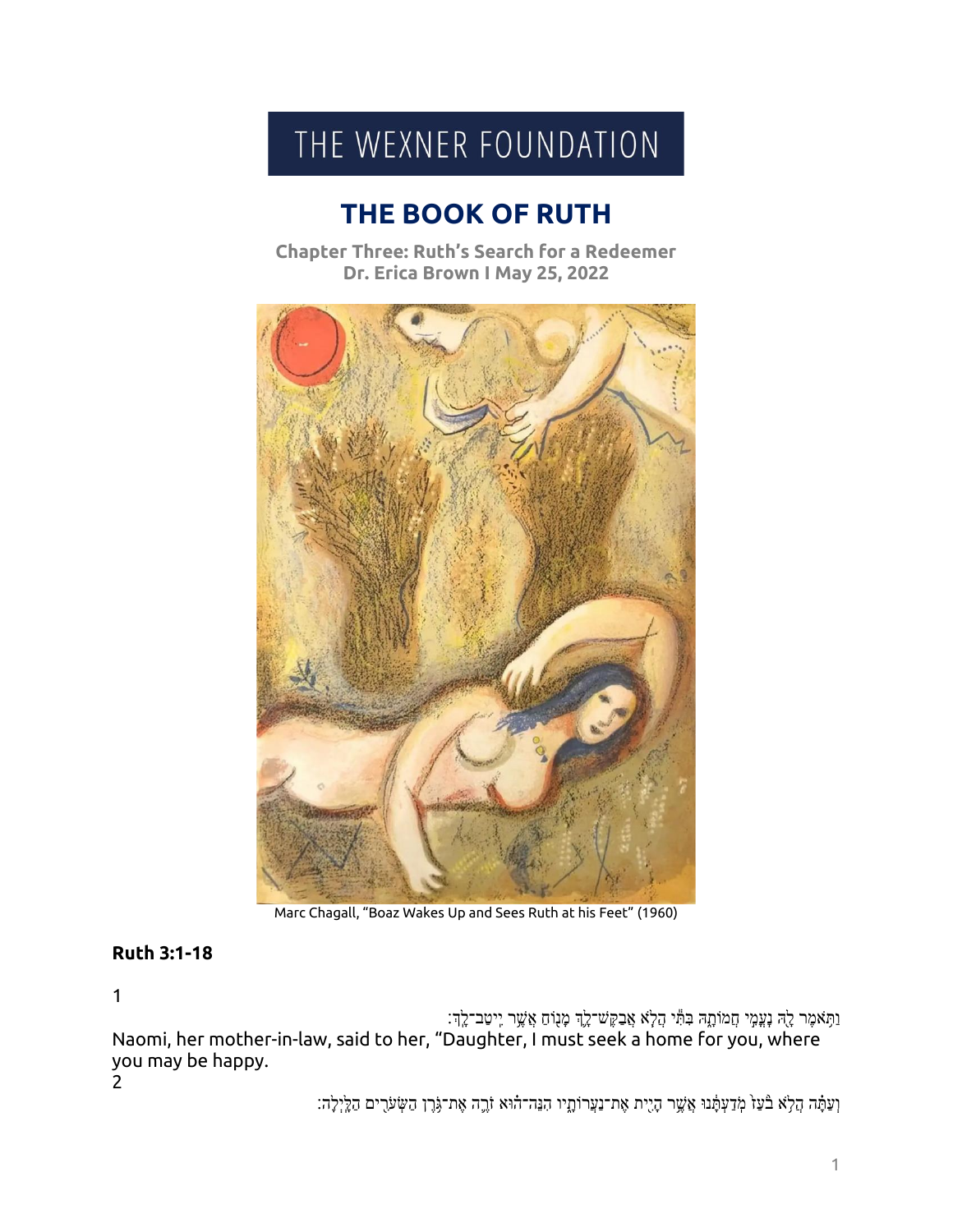Now there is our kinsman Boaz, whose girls you were close to. He will be winnowing barley on the threshing floor tonight.

3

וְרַ הַצְהָ ו וַסַּכְתְּ וְשֵׂמְתְּ )שמלתך] (שִׂמְלֹתֲיִךְ [עֲלֵיֶךְ )וירדתי] (וְיַרְדָתְּ [הַגְּרֵן אֲל־תְּוַדְעֵי לַאָּישׁ עַד כַּלֹתְוֹ לָאֱכְל וְלִשְׁתְּוֹת: So bathe, anoint yourself, dress up, and go down to the threshing floor. But do not disclose yourself to the man until he has finished eating and drinking. 4

וִיהִי בְשָׁכְבֹו וְיָדַעַתְּ אֶת־הַמֶּקוֹם אֲשֶר יִשְׁכַּב־שָׂם וּבָאת וְגִלִּית מַרְגִּלֹתָוִי )ושכבתי] (וְשָׁכֶבְתְּ [וְהוּא יַגֵּיד לַוְ אֵת אֲשֵׁר תַּעֲשֵׂין: When he lies down, note the place where he lies down, and go over and uncover his feet and lie down. He will tell you what you are to do." 5

ַּוַתְּאמֶר אֱלֵיהַ כֶּל אֲשֶׁר־תּאמְרִי ]אֱלֵי [אֱעֱשֶׂה:

She replied, "I will do everything you tell me." 6

וַתְּרֵד הַגְּרֵן וַתַּעֲשׂ כְּכִל אֲשֶׁר־צְוַתֲה חֲמוֹתֵהּ:

She went down to the threshing floor and did just as her mother-in-law had instructed her.

7

וַיֹּאכַל בָּעַז וַיֵּשְׁתָּ וַיִּיטֵב לְבֹּוֹ וַיַּבٌא לְשָׁכֵּב בִּקְצֵה הָעֲרָמֶה וַתַּבְא בַלָּט וַתְּגֵל מַרְגִּלֹתָיו וַתְּשָׁכֵּב: Boaz ate and drank, and in a cheerful mood went to lie down beside the grain pile. Then she went over stealthily and uncovered his feet and lay down. 8

וֵיָה בַּחֲצֵי הַלַּיִלַה וַיֵּחֲרֵד הַאָישׁ וַיִּלְפֵת וְהִנֵּה אָשֶּׁה שֹׁכֶבֵת מַרְגִּלֹתֲיו:

In the middle of the night, the man gave a start and pulled back—there was a woman lying at his feet! 9

וַיָּאמֶר מִי־אֶתְ וַתֹּאמֶר אֲנִכִי רָוּת אֲמָהֶד וּפְרַשְׂתָּ כְנָפֶן ּ עַל־אֲמֶתְדָּ כִּי גֹאֵל אֶתָּה: "Who are you?" he asked. And she replied, "I am your handmaid Ruth. Spread your robe over your handmaid, for you are a redeeming kinsman." 10

ַוְיֹּאמֶר בְּרוּכָּה אַתְּ לִיהֹוָה בִּתְּי הֵיטֵבְתְּ חַסְדֵּךְ הָאַחֲרָוֹן מִן־הָרָאשֶׁוֹן לְבָלְתִּי־לֶכֶת אָחֲרֵי הַבַּחוּרִים אִם־דַלִ וְאִם־עָּשִׁיר: He exclaimed, "Be blessed of the LORD, daughter! Your latest deed of loyalty is greater than the first, in that you have not turned to younger men, whether poor or rich.

11

וְעַתָּה בְּתִי אַל־תֵּירְאִי כִּל אֲשֶׁר־תּאמֶרִי אֶעֱשֶׂה־לֵךְ כֵּי יוֹדֵעָ כַּל־שֵׁעֲר עַמִּי כֵּי אֲשֶׁת חַיָל אַתְּ And now, daughter, have no fear. I will do in your behalf whatever you ask, for all the elders of my town know what a fine woman you are. 12

וְ עַתַּה כֵּי אָמְנָם כֵּי אִם גֹאֵל אַנָּכִי וְגֵם יֵשׁ גֹּאֵל קַרוֹב מְמֵֽנִּי: But while it is true I am a redeeming kinsman, there is another redeemer closer than I. 13

לִינִי | הַלַּיִלה וְהַיֵה בַבּּקֵר אֲם־יִגְאֲלֵךְ טוֹב<sup>י</sup> יָגְאֵל וְאָם־לֹא יַחִפְּץ לְגָאֲלֵךְ וּגְאַלְתֶּיךְ אֶנְכִי חַי־יְהֹוֶה שִׁכְבִי עַד־הַבְּקֶר: Stay for the night. Then in the morning, if he will act as a redeemer, good! let him redeem. But if he does not want to act as redeemer for you, I will do so myself, as the LORD lives! Lie down until morning."